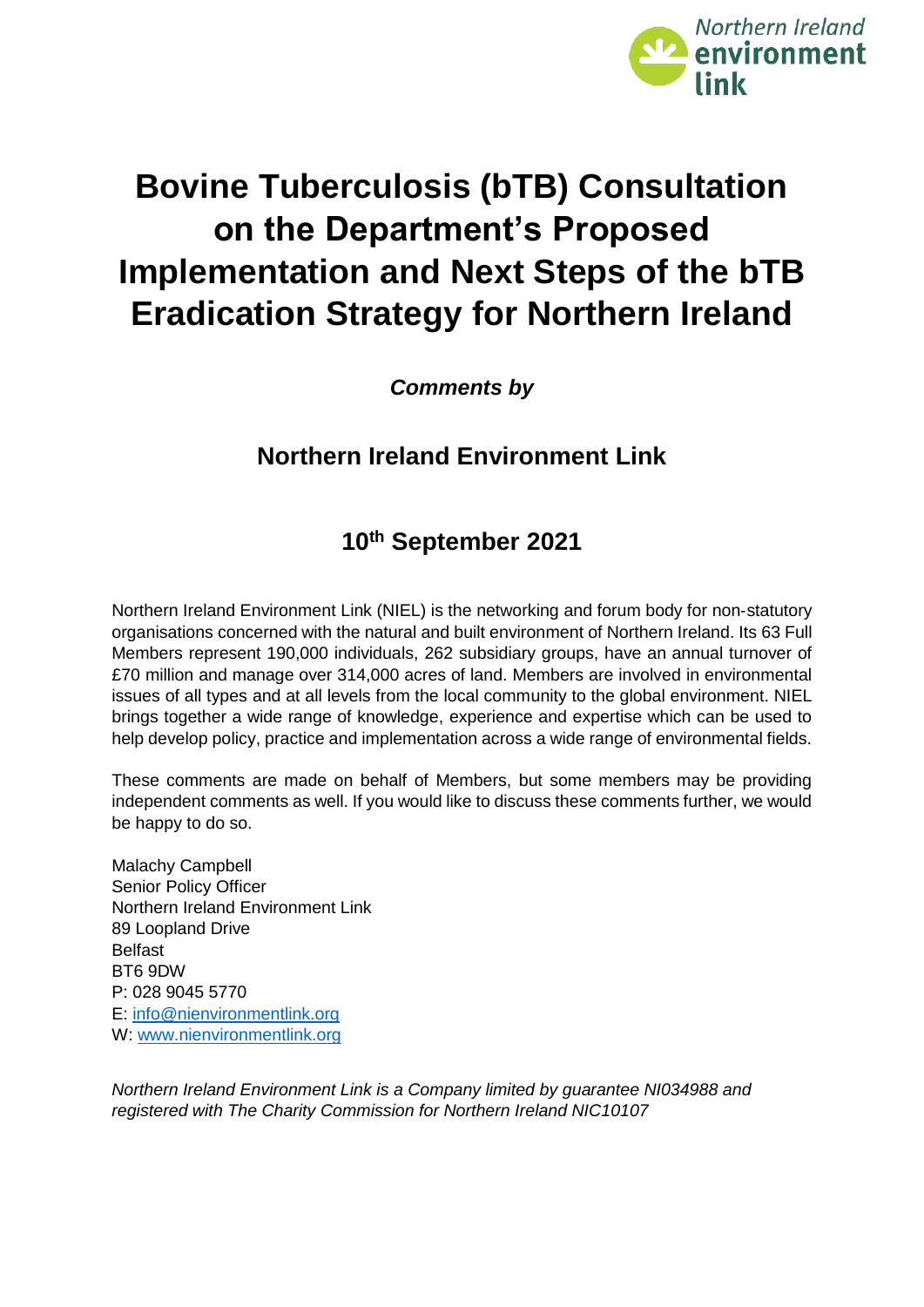# **1. Do you agree with the criteria for selecting herds to receive interferon gamma testing?**

NIEL has so specific comment to make in relation to this and supports the position taken by Ulster Wildlife (UW) in relation to the criteria for selecting herds to receive interferon gamma testing.

## **2. Do you agree with the proposal to introduce testing of non-bovines as deemed necessary by the Department?**

Yes, but only in addition to improved testing of cattle, and removal should be limited to infected animals. There is no justification for killing healthy animals.

## **3. Do you agree with the Department's preferred option for Wildlife Intervention?**

No.

Despite the fact that the UK government has chosen to phase out non-selective badger culls in England from 2022, that is the option the department is proposing to pursue in NI. NIEL has not seen any clear, robust evidence that non selective badger culls eliminate bovine TB. There is some evidence that badger culls can reduce levels of bovine TB, though there is also evidence that badger culls do not reduce bovine TB rates and can even increase the levels of bovine TB, as discussed in more detail below.

As the NI Audit Office report on eradicating bovine TB in NI says<sup>1</sup> in relation to bovine TB

"Successful eradication depends upon tackling all sources of infection concurrently"

Given that the level of transmission of bovine TB from badgers to cattle can be only 5.7%, or even as low as 0%<sup>2</sup>, there is a particular need for a multi-faceted strategy to combat bovine TB, particularly in relation to on farm bio-security measures. The review of the government's 25 year bovine TB strategy<sup>3</sup>, the Godfray report, for example, found that the lack of on farm bio-security measures was severely hampering bovine TB control measures. The lack of detail on how the many other factors in bovine TB transmission are to be tackled means the proposals from DAERA in this consultation document fall well short of the type of multifaceted approach that will be necessary to tackle bovine TB in NI. In this context, the proposal to randomly kill an unspecified and possibly unlimited number of badgers as part of an approach (culling) that has not been successful elsewhere and which has been evaluated by leading experts in animal disease as risking "increasing cattle TB rather than reducing it<sup>4</sup>.", is not something that NIEL supports. Consequently, NIEL would urge the department to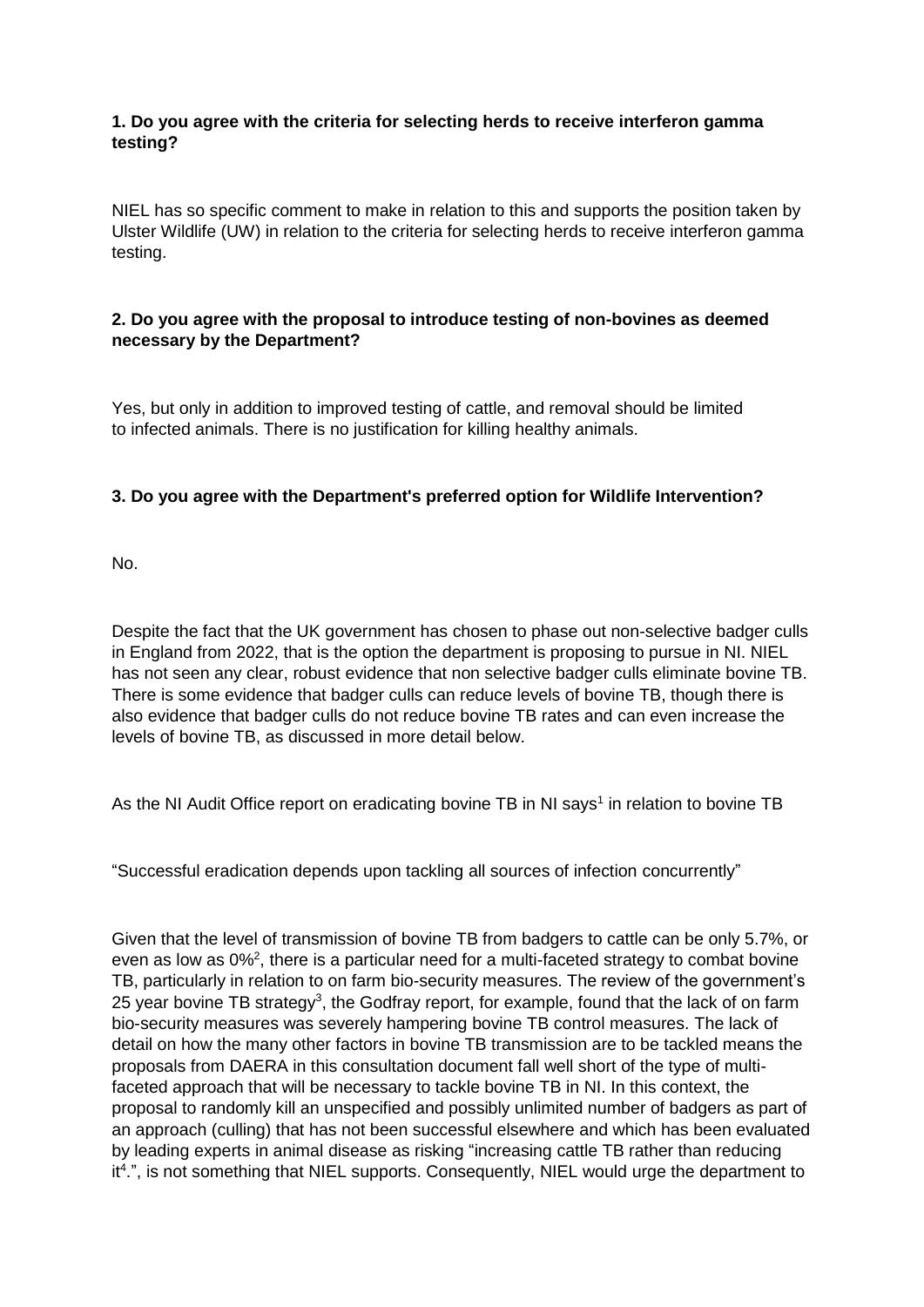review the proposals for tackling bovine TB. The main shortcomings of the department's proposals are outlined below.

#### **The UK government has chosen to move away from a randomised badger cull.**

In 2020, the UK government announced the controversial cull of badgers across England, reported to have involved killing at least 100,000 badgers since 2013, was to be phased out in the next few years and gradually replaced by government-supported badger vaccination and surveillance<sup>5</sup> with vaccination of the animals being ramped up instead. In this context, the rationale for DAERA proposing to initiate an approach which has been shown to be unsuccessful elsewhere and which the UK government is moving away from is unclear.

# **Previous badgers culls have failed and in some cases have contributed to an increase in rates of bovine TB in cattle**

It is likely that a factor in the UK government's decision to move away from a non-selective badger cull is the dispute about the success, or otherwise, of the government sanctioned badger cull. For example, in a letter to The Guardian<sup>6</sup> (14<sup>th</sup> October 2012) 31 prominent animal disease experts said

"As scientists with expertise in managing wildlife and wildlife diseases, we believe the complexities of TB transmission mean that licensed culling risks increasing cattle TB rather than reducing it."

According to the Guardian<sup>7</sup>, Lord John Krebs, one of the UK's most eminent scientists and the architect of the ten year culling trials that ended in 2007, described the government's cull policy as "mindless", saying

"The scientific case is as clear as it can be: this cull is not the answer to TB in cattle. The government is cherry-picking bits of data to support its case."

In that same Guardian article<sup>8</sup> another signatory of that letter Lord Robert May, a former government chief scientist and president of the Royal Society, is quoted as saying

"It is very clear to me that the government's policy does not make sense."

NIEL is therefore unclear why DAERA proposes to pursue a similar type of badger cull to that which the UK government has decided to phase out in England.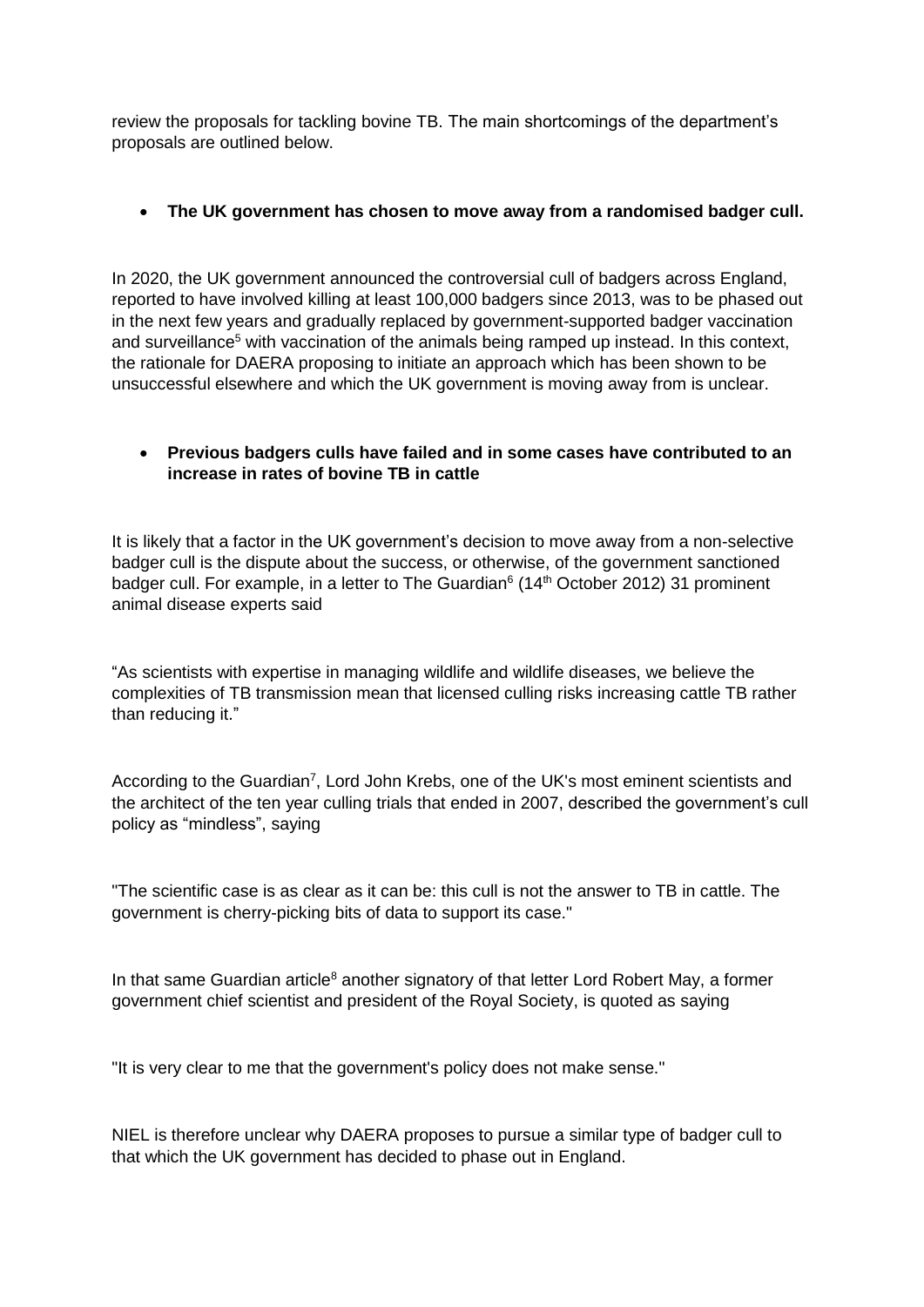The claims made by the UK government about the success of the badger cull in England are further challenged by, amongst other things, the findings of the research published in 2015 in the Journal of Stochastic Environmental Research and Risk Assessment<sup>9</sup> that, based on numerical computer modelling, investment in increasing the frequency of cattle testing would be a more effective strategy than badger culling in dealing with the spread of bTB. The report concludes that

"of the available control strategies it is the frequency of TB testing and whether or not winter housing is practised that have the most significant effects on the number of infected cattle, with the effect of winter housing becoming stronger as farm size increases"

In 2018 a letter<sup>10,11</sup> to DEFRA Minister George Eustice signed by a group of 15 vets including Iain McGill, the former government vet who helped expose the BSE cover-up, Adam Grogan, head of wildlife at the RSPCA, and Mark Jones, head of policy at the Born Free Foundation strongly challenged the Minister's claim that

"Reductions in TB cases in Somerset and Gloucestershire are evidence that our strategy is delivering results."

The vets said in that letter that the agriculture ministry's claims are based on the "incidence rate" - calculated by examining the number of new cases of TB in cattle herds - and claimed this approach, using "complex and sometimes obscure calculations", is wrong. The vets suggest the focus should be on the percentage of cattle herds in badger culling zones which have the disease at a specific point in time. The letter states:

"Examination of that data ... demonstrates no reduction in the prevalence of bTB (bovine TB) infected herds in Gloucestershire or Somerset as a result of culling."

"The prevalence in cattle is no lower than it was before culling, despite the killing and removal of 1879 badgers in Gloucestershire and 1777 in Somerset. A total of 3656 badgers have been killed with no perceivable disease control benefits."

"Put simply, there are approximately the same proportion of bTB affected herds now, as there were before culling started. Badger culling has not resulted in a decrease in bTB in cattle in cull zones, for the prevalence remains unchanged. Any statement made to the contrary is simply untrue."

According to the Final Report of the Independent Scientific Group on Cattle TB<sup>12</sup> in 2007

"After careful consideration of all the RBCT and other data presented in this report, including an economic assessment, we conclude that badger culling cannot meaningfully contribute to the future control of cattle TB in Britain"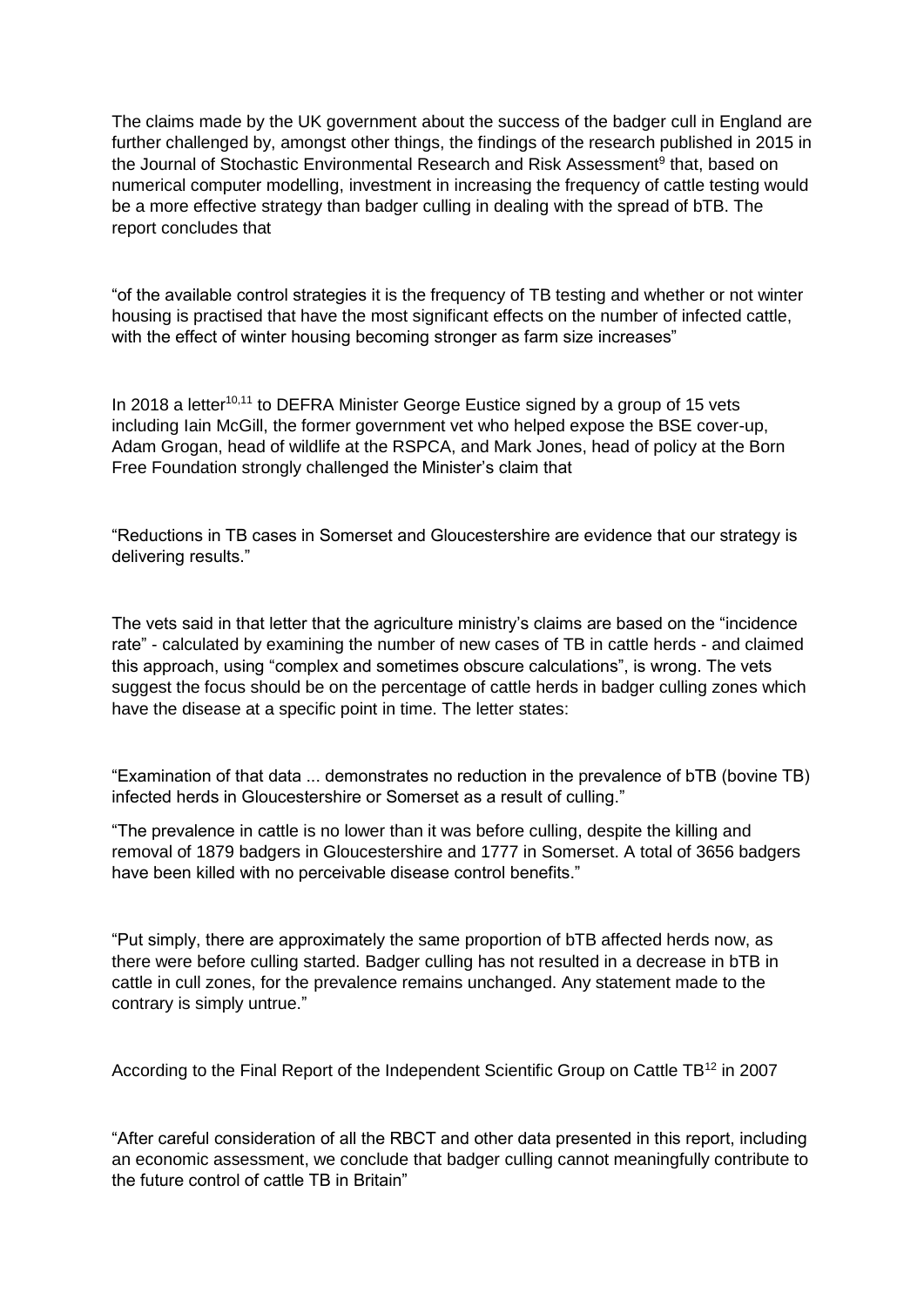## **The lack of scientific evidence presented in the consultation document in relation to badger culls**

The consultation says on page 23

"However, the Department believes that it is necessary to reduce the infection load in the badger population first in order to enable follow-up vaccination to be effective. This is consistent with veterinary and scientific advice that badger culling in high cattle TB incidence areas, where badgers are implicated as a reservoir of infection, will reduce the weight of bTB infection in badger populations more quickly than vaccination alone. It will therefore have a greater and more immediate beneficial impact on the incidence of infection in cattle."

No supporting evidence has been provided to back up this statement. This claim, for example, does not appear to agree with the findings of the 2016 report by the TB Strategic Partnership Group<sup>13</sup> which concluded that

"In the long term, a strategic programme of badger vaccination would significantly improve the disease situation in both badgers and cattle."

In fact, according to the DAERA report "Bovine TB in NI 2019", research by AFBI<sup>14</sup> based on a five year project which started in in 2014 in a 100km<sup>2</sup> area of Northern Ireland, has shown that the Test and Vaccinate or Remove approach (TVR) can significantly reduce *M*. *bovis* (Bovine TB) prevalence in badgers by just under 40% (39.1%) per annum suggesting this option could be considered in future TB control strategies. The Zoological Society of London<sup>15</sup> also concluded that

"Badger vaccination, assisted by volunteers, is currently the cheapest control option."

Not only has DAERA not provided evidence in the consultation to support the claim made on page 23 that random culling of badgers will reduce the bovine TB levels in the badger population by more than vaccination alone but it appears that other evidence, including that published by DAERA, suggests different approaches to reducing the level of infection in badgers will likely be more successful and less expensive than culling. As such it appears that DEARA may not have given this issue an appropriate level of attention and NIEL would ask DAERA to explain why these other approaches were not explored in more detail in this consultation.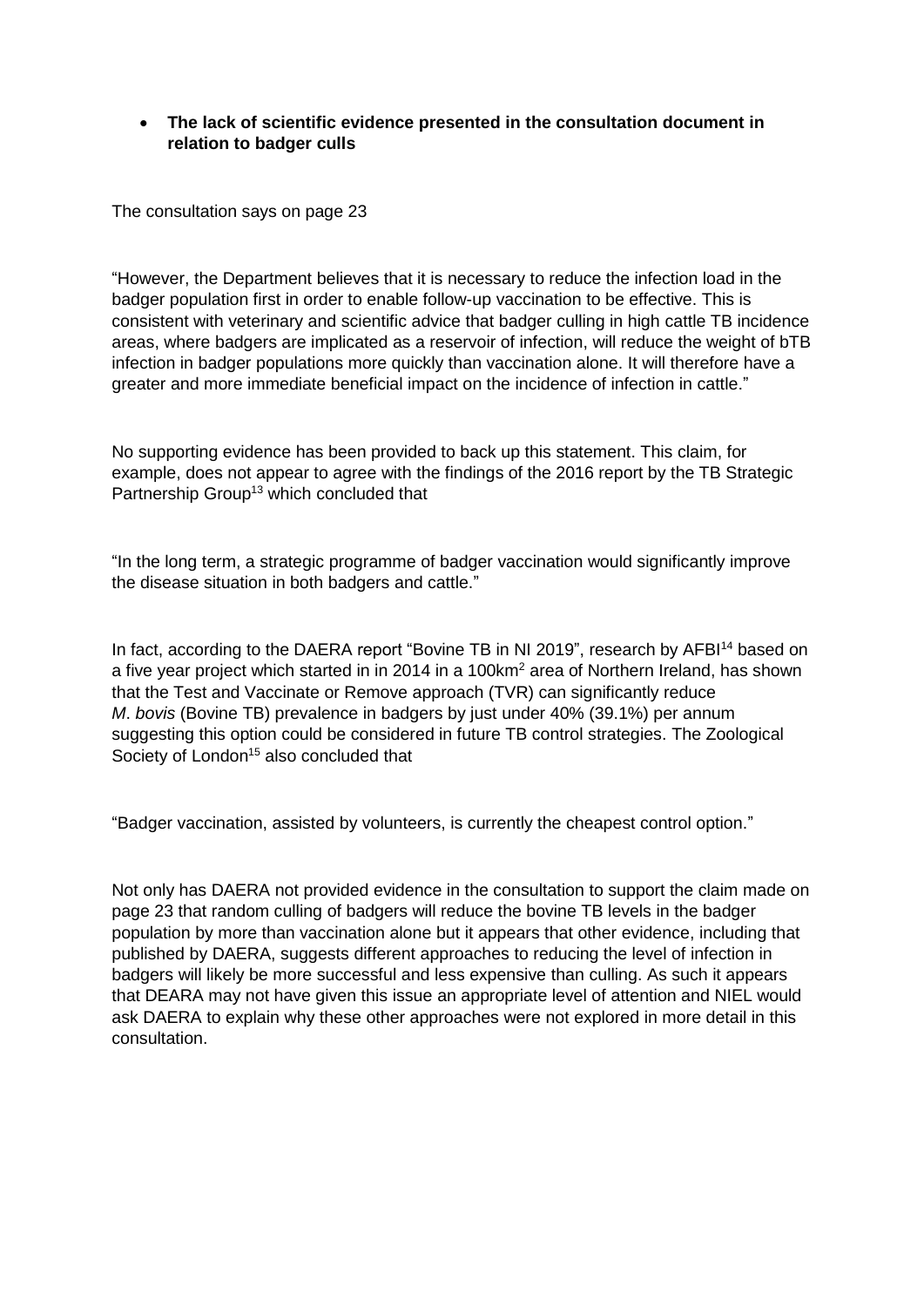**Only around 20% of badgers have bovine TB so the vast majority of badgers killed in a random cull are likely to be healthy** 

According to the research by AFBI<sup>16</sup> referred to above, the prevalence of bovine TB in badgers is 17.1%. If fewer than 20% of badgers have bovine TB then in a random badger cull, around 80% of the badgers killed are likely to be bovine TB free and healthy. This in itself is a very strong argument against a random badger cull of the type DAERA is proposing.

 **Cattle to cattle transmission of bovine TB is a bigger problem than badger to cattle transmission so other steps are necessary, especially improvements in on farm biosecurity. The failure to adequately address this as part of this consultation is a serious omission.** 

Many scientists throughout the UK believe that whilst the badger may be one route of transmission of the disease it is unlikely to be the primary pathway and there is likely to be a greater risk of spread of bovine TB through cattle movement and nose to nose contact within and between herds and inadequate biosecurity measures on farm. In fact, there is good reason to believe that cattle-to-badger transmission is higher than badger-to-cattle transmission (not least because badgers forage in cow dung) so presence of bTB in badgers does not prove badger-to-cattle transmission is significant. For example, according to research in to the contribution of badgers to confirmed bovine TB in high-incidence areas in England by Donnelly and Nouvelle<sup>17</sup>

"the average percentage of transmission to cattle herds that was badger-to-cattle spanned from 0 to 100%."

Furthermore, according to the analyses presented in the Donnelly and Nouvelle paper, although a complete absence of transmission from badgers from the system is predicted to halve the incidence of TB in cattle (with a 38% reduction being a robustly estimated lower bound), only 5.7% of transmissions to herds were estimated to have been badger to cattle. This figure is in line with the findings of the Zoological Society of London<sup>18</sup> which said that the focus on badgers

"should not eclipse the overwhelming importance of tackling cattle-to-cattle transmission, which is estimated to account for 94% of new herd infections."

If approximately 94% of bovine TB transmission to herds is from cattle to cattle then it seems clear that not only are many other actions necessary, but other actions would likely be much more effective and so should be a higher priority than badger culling. For example, the review of the government's 25 year bovine TB strategy<sup>19</sup> led by Sir Charles Godfray (the Godfray report) which was commissioned by the Environment Secretary to inform future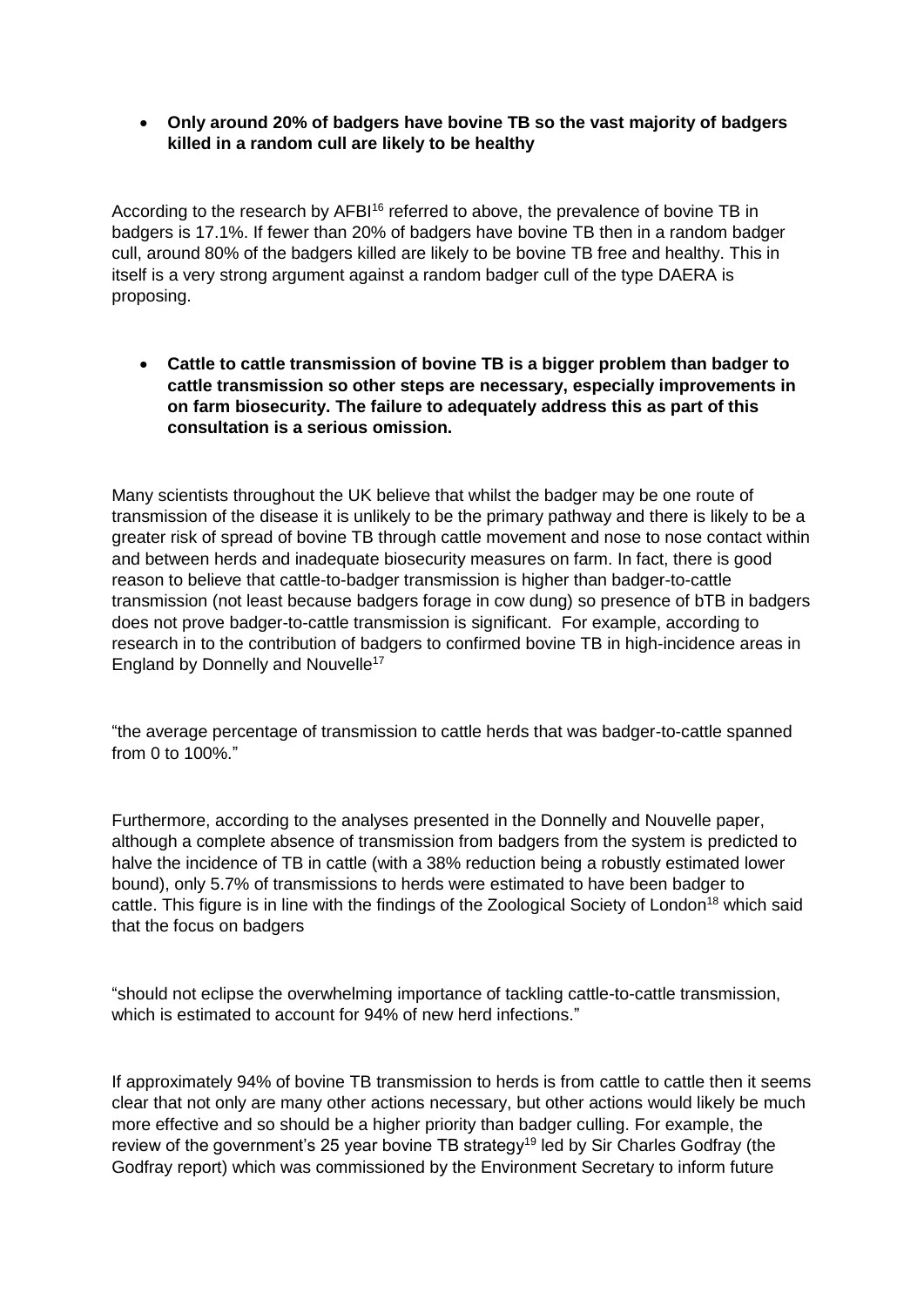strategies around the government's goal of eradicating bovine TB by 2038 also found that the lack of on farm bio security measures was severely hampering bovine TB control measures. It said

"A very unfortunate consequence of the controversy around badger culling and the politicisation of the debate has been a deflection of focus from what can be done by the individual farmer and by the livestock industry to help control the disease. In particular, the poor take up of on-farm biosecurity measures and the extent of trading in often high-risk cattle is, we believe, severely hampering disease control measures. All the industry bodies we spoke to recognised this as an issue and saw the need for industry to take more ownership of the problem. Implementing better control measures on the livestock side will mean short- to medium-term costs to the industry to achieve the greater goal of bovine TB elimination. The degree to which the industry as opposed to the state or the consumer bears these costs is a decision for ministers but it is wrong, we believe, to overemphasise the role of wildlife and so avoid the need for the industry to take measures that have in the short-term negative financial consequences."

As the Godfray report concluded<sup>20</sup>

"Moving from lethal to non-lethal control of the disease in badgers is highly desirable."

In its 2009 report, The NI Assembly Public Accounts Committee stated $21$  that

"poor boundary fencing appears to have played a significant role in the spread of bovine TB"

According to the recently reviewed Bovine TB eradication Strategy 2021 to 2030 in the Republic of Ireland<sup>22</sup>

"Addressing cattle-to-cattle transmission remains a critical element of the bTB Programme particularly in the context of residual infection on farms and in movements."

As such it seems clear that much more needs to be done in NI in terms of on farm biosecurity before culling badgers. The importance of tackling cattle-to-cattle transmission, which the ZSL has estimated to account for 94% of new herd infections is not appropriately accounted for in this consultation and this is a serious omission.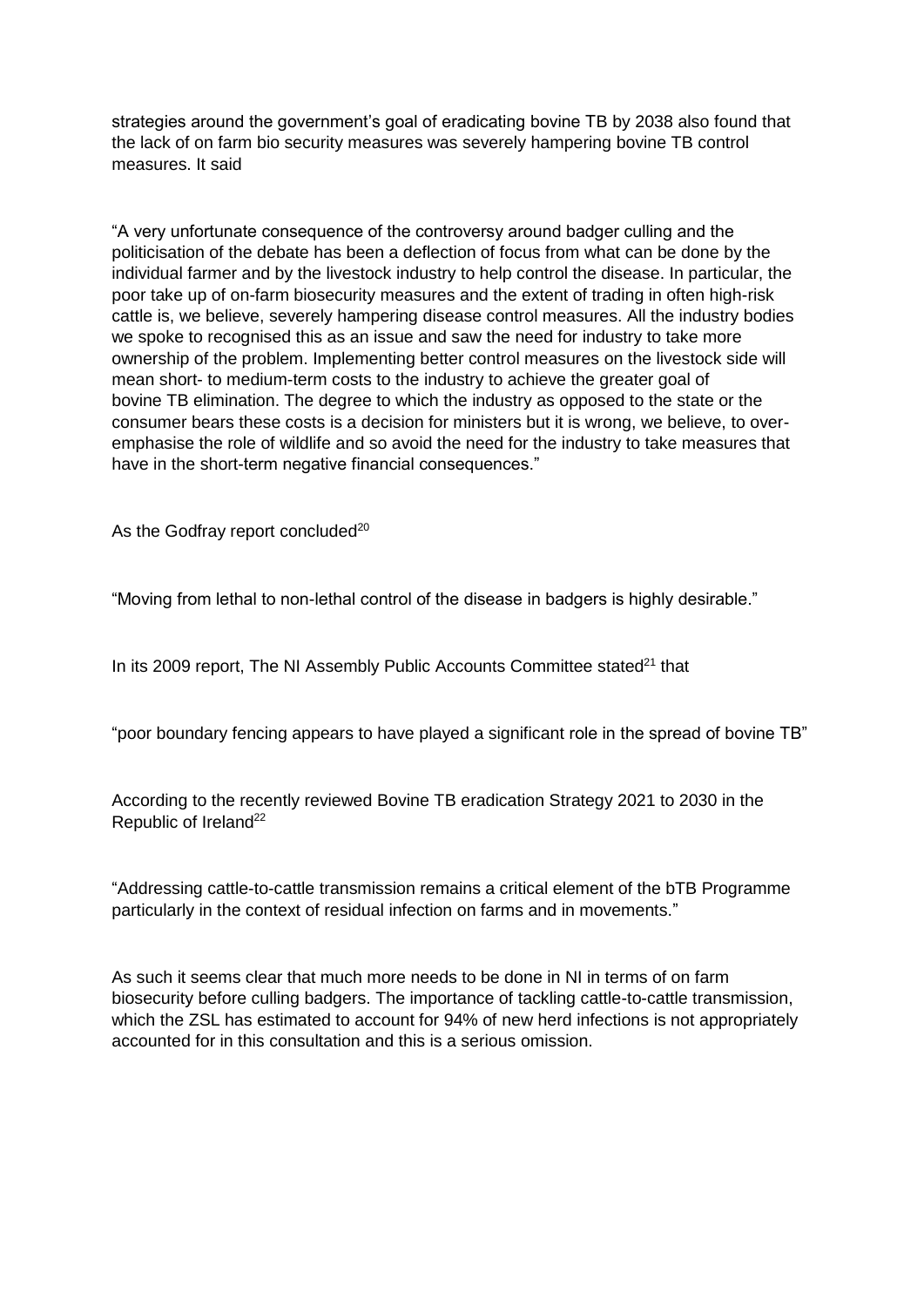## **The current testing regime is not sufficiently accurate or reliable**

There is also the issue of the reliability of the current testing regime. According to Dr Mark Jones, Head of Policy at Born Free<sup>23</sup>, the Godfray report suggests that the standard cattle skin test picks up roughly 8 in 10 infected cattle, whereas the true figure, according to published research, is probably as few as 5 in 10. According to Dr Jones

"This is a critical issue because when farmers who have experienced a TB breakdown in their herds are told their cattle are clear, there is a high chance of undetected infection remaining in the herd, which can then be responsible for future outbreaks on the same farm, or other farms to which infected cattle have been moved. Badgers are being wrongly blamed for many of these outbreaks."

In a letter to the Prime Minister in February 2020<sup>24</sup> a number of veterinary scientists, naturalists and others stated

"The routine skin test in cattle is ineffective: The main reason for Defra's failure to control bTB is the dire sensitivity of the single intradermal comparative cervical tuberculin (SICCT) test when used to identify individual infected cattle, which according to Government scientists is approximately 50%"

#### **A lack of detail on the approach in other regions with lower bovine TB rates**

Despite all of the above, the Department is proposing a badger intervention based on a cull. NIEL believes the case for choosing this option in the absence of convincing evidence for such an option and of detailed proposals for a range of other measures, particularly on farm biosecurity measures, has not been convincingly made by the department in this consultation and therefore regard the proposals from the department as inappropriate and unacceptable.

It appears that the scope of the recommendations is inappropriately limited as there is no option proposed by DAERA that does not involve a cull. For example, in the review of the approach by other jurisdictions, only the approaches taken in England and the Republic of Ireland were highlighted, both of which have used non selective badger culls. The Republic of Ireland recently announced an expanding programme of badger vaccination to replace its established policy of widespread culling, but this is not referred to in the consultation. There was no reference to the approach taken in Wales which according to the NIAO has a similar level of bovine TB to NI<sup>25</sup> and where the approach to bovine TB is based on not culling badgers or the situation in Scotland which has been declared bovine TB free since 2009<sup>26</sup>. NIEL would be interested to know why other regions which adopted a different approach to the approach the department is recommending were not referred to even if they have a lower prevalence of bovine TB? This would appear to be similar to the situation described by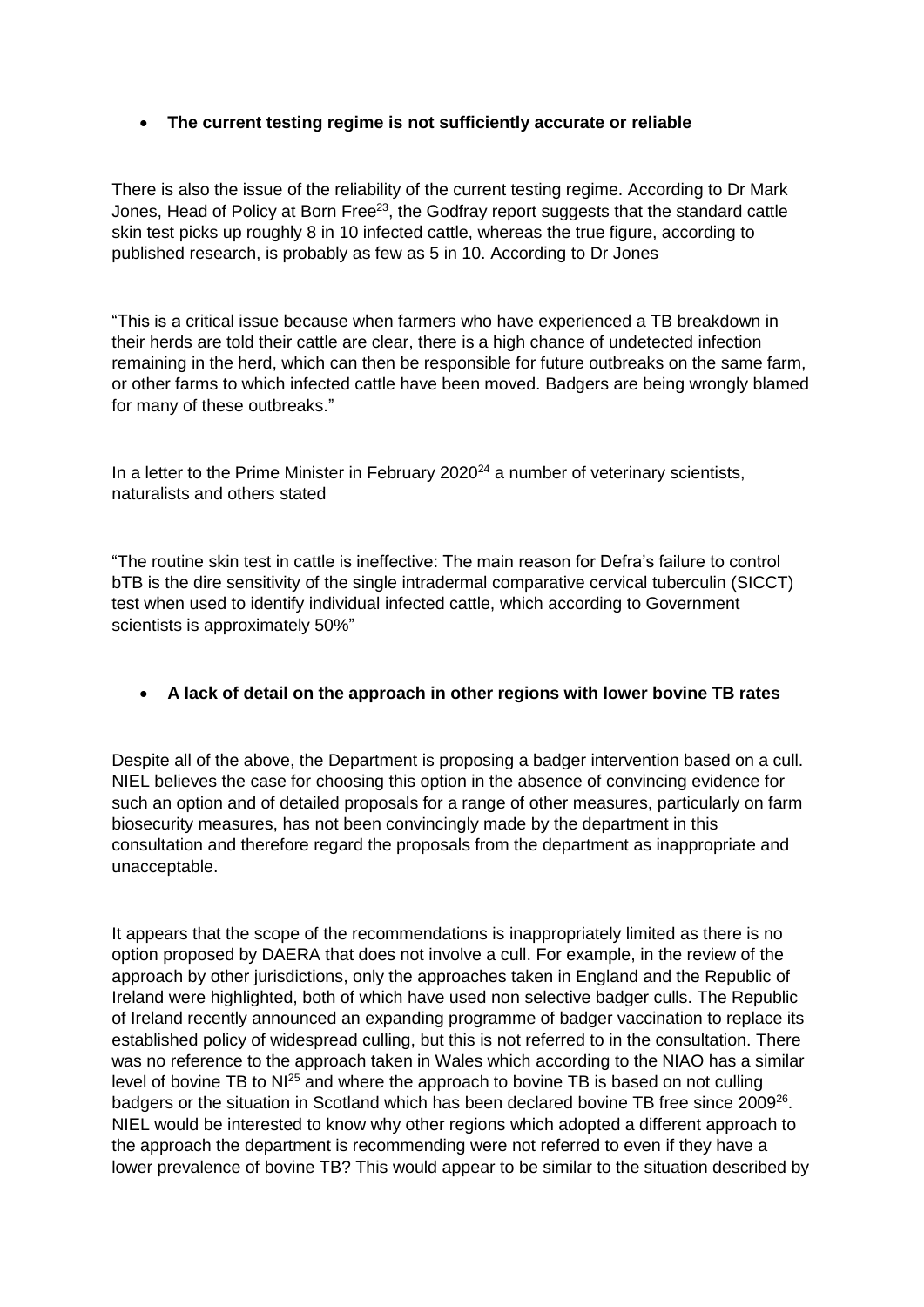Lord Krebs, as referred to previously, of government 'cherry-picking bits of data to support its case.'<sup>27</sup>. According to the NIAO 18 EU member States are bovine TB free, yet there was no in depth exploration of the approach to bovine TB in those countries in the consultation document.

In light of many evaluations of the impact of the government's previous badger culls on the prevalence and spread of bovine TB that have shown either no reduction in bovine TB or even that "licensed culling risks increasing cattle TB rather than reducing it"<sup>28</sup> NIEL opposes the department's proposed badger cull. DAERA is proposing to proceed with an option which many experts regard as a flawed and failed approach, which the UK government has chosen to move away from after years of implementation and the rationale for the department's preference for such an option is not supported by the available evidence. As such NIEL regard the department's proposals as unacceptable.

# **4. Do you agree with the Department's preferred funding model for wildlife intervention?**

No, on the basis that NIEL does not support this option.

# **5. Do you agree with the Department's proposal for the introduction of a £5,000 cap on compensation?**

NIEL has no set position on this proposal but notes the proposed £5,000 cap on compensation, which was previously recommended by the TB Eradication Partnership (TBEP) in 2019<sup>29</sup>. This proposed cap on compensation should have minimal impact on the agricultural industry with the exception of pedigree breeders who have a higher risk of transmission as they regularly import animals to improve the genetics of the herd. However pedigree breeders should be able to take steps including good biosecurity, careful planning and pre and post movement testing to minimize this risk and should be given assistance to take those steps. In relation to the maximum level of compensation, NIEL also recognises that some pedigree stock may have a value above the current compensation limit and depending on an appropriate assessment of factors such as the level of on farm bio-security, which would be the responsibility of DAERA to evaluate, as explored in our response to question 6, there is an argument for allowing some measure of flexibility in the amount of compensation paid, on a case by case basis.

# **6. Do you agree with the Department's proposals for a reduction in compensation?**

The NI Public Accounts Committee (PAC) had previously argued that compensation should be linked to adherence with appropriate biosecurity measures. In its 2009 report, the NI Assembly Public Accounts Committee stated<sup>30</sup> that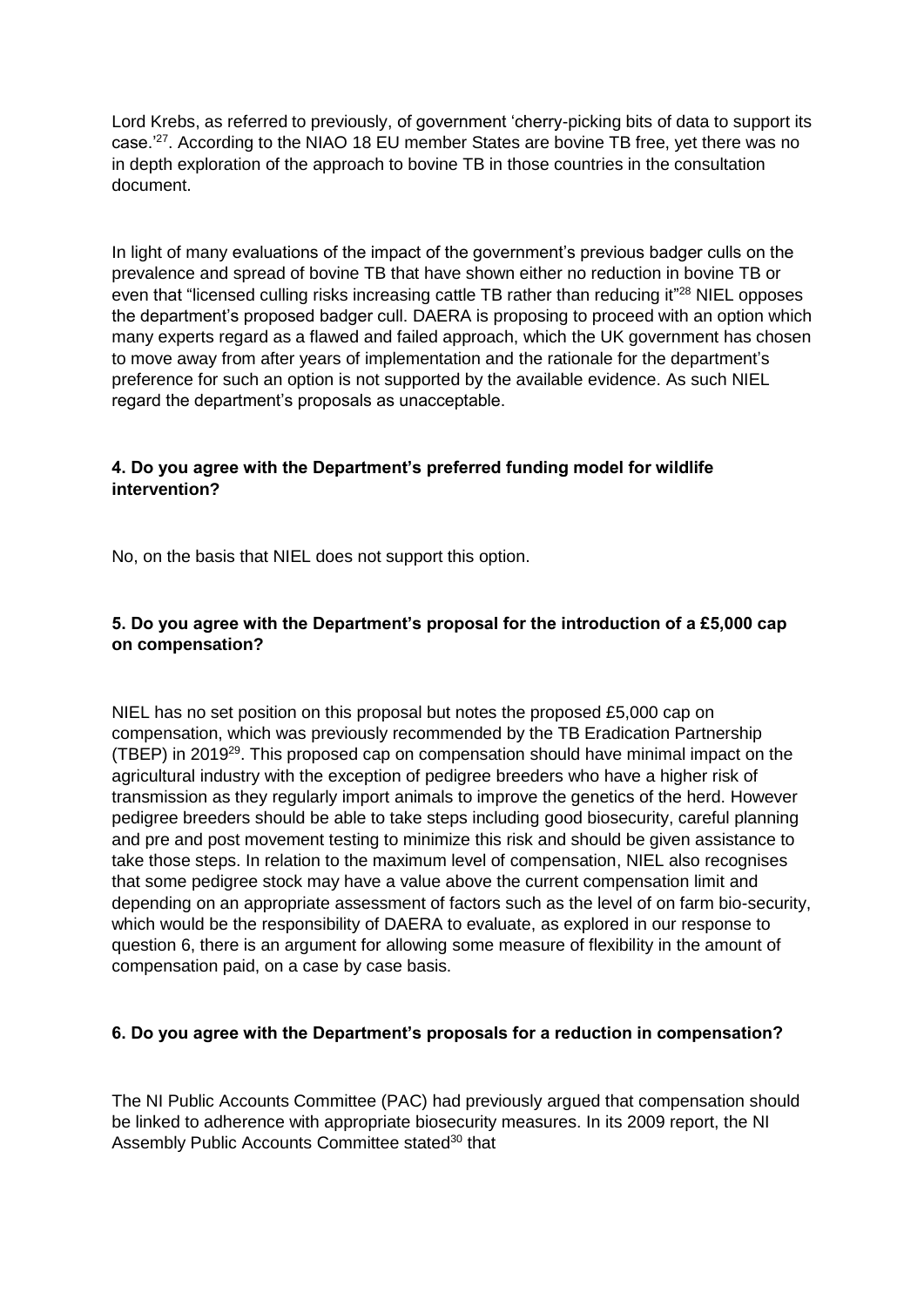"As regards the enforcement of fencing requirements, the Committee recommends that the Department acts on its intention to link non-compliance with biosecurity codes to the level of compensation awarded and expects this to be taken forward as a priority issue."

Ulster Wildlife has also argued that compensation cuts should only apply where farmers have not followed core standards agreed between the industry and DAERA or adopted risky behaviour and that risk-based audits should be included as part of the annual bTB test with clear recommendations discussed with farmers as to how they further reduce the risk of infection. NIEL supports the Ulster Wildlife position.

-ENDS-